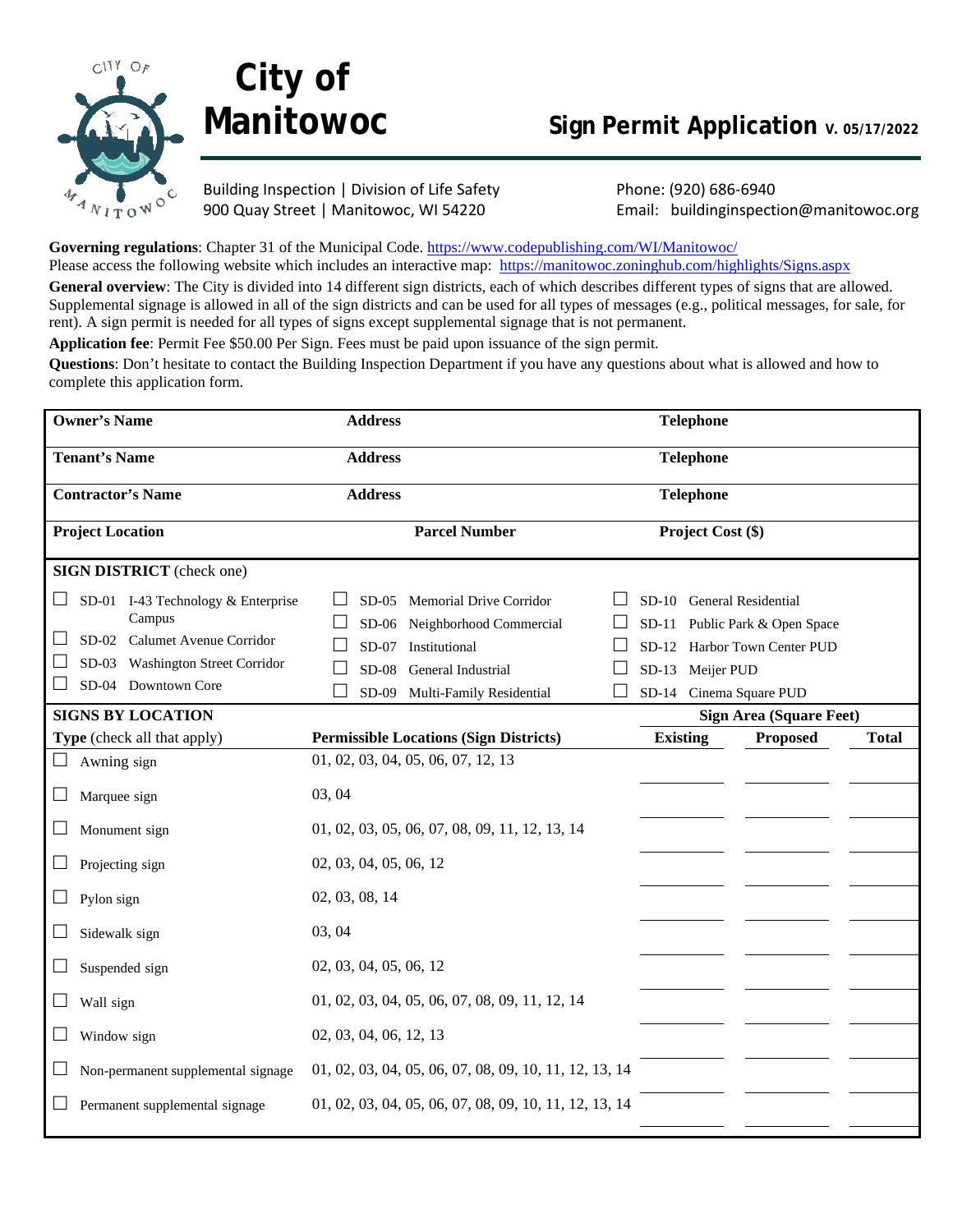**Page 2**

## **City of Manitowoc Sign Permit Application**

| <b>SIGN TYPES BY USE</b> (per section 31.620) (check any that appl)                                                                                                                                             |                                                                                              |                              |  |  |  |  |
|-----------------------------------------------------------------------------------------------------------------------------------------------------------------------------------------------------------------|----------------------------------------------------------------------------------------------|------------------------------|--|--|--|--|
| Restaurant drive-through                                                                                                                                                                                        | Multi-tenant commercial building with                                                        | Subdivision identification   |  |  |  |  |
| Restaurant drive-in service                                                                                                                                                                                     | single entrance                                                                              | Business park identification |  |  |  |  |
| Fuel station                                                                                                                                                                                                    | Movie theater                                                                                |                              |  |  |  |  |
| <b>DOWNTOWN DESIGN REVIEW AREA</b> (as depicted on the sign districts map)                                                                                                                                      |                                                                                              |                              |  |  |  |  |
| Yes (The sign is subject to the review procedure described in Section 15.790(1) of the zoning code.)                                                                                                            |                                                                                              |                              |  |  |  |  |
| N <sub>o</sub><br>$\Box$                                                                                                                                                                                        |                                                                                              |                              |  |  |  |  |
| <b>ILLUMINATION</b>                                                                                                                                                                                             | ELECTRICAL CONTRACTOR - WI STATE MASTER                                                      |                              |  |  |  |  |
| Internal<br>$\perp$                                                                                                                                                                                             | Name:                                                                                        | License #:                   |  |  |  |  |
| External                                                                                                                                                                                                        |                                                                                              |                              |  |  |  |  |
| None<br>$\perp$                                                                                                                                                                                                 | Phone:                                                                                       |                              |  |  |  |  |
| ELECTRONIC MESSAGE DISPLAY (EMD) WITH MONUMENT SIGN                                                                                                                                                             |                                                                                              |                              |  |  |  |  |
| $(1)$ _______ Sign area (square feet)                                                                                                                                                                           |                                                                                              |                              |  |  |  |  |
| Electronic message display area (square feet)<br>(2)                                                                                                                                                            |                                                                                              |                              |  |  |  |  |
| Percent $((2 \div 1) \times 100)$ (50% is the maximum amount that is allowed)                                                                                                                                   |                                                                                              |                              |  |  |  |  |
| <b>ATTACHMENTS</b>                                                                                                                                                                                              |                                                                                              |                              |  |  |  |  |
| Site plan with $(1)$ sign location, $(2)$ dimensioned setbacks as appropriate, and $(3)$ vison clearance area<br>$\Box$                                                                                         |                                                                                              |                              |  |  |  |  |
| ⊔                                                                                                                                                                                                               | Scaled drawing of the proposed sign indicating sign elevation                                |                              |  |  |  |  |
| $\Box$<br>Specifications for Electronic Message Display (if proposed) including construction, height, placement, color technology, light<br>source/illumination and changeable copy (text and graphics) systems |                                                                                              |                              |  |  |  |  |
| $\Box$                                                                                                                                                                                                          | Approved Certificate of Appropriateness for signs located in the Downtown Design Review Area |                              |  |  |  |  |
| Landscaping plan for a monument sign<br>ப                                                                                                                                                                       |                                                                                              |                              |  |  |  |  |
| ⊔<br>Hold harmless agreement, or equivalent written approval, from the entity having jurisdiction, for a projecting sign or sidewalk sign<br>located within public property                                     |                                                                                              |                              |  |  |  |  |

### **APPLICANT CERTIFICATION**

- I certify that all of the information in this application, along with any attachments, are true and correct to the best of my knowledge and belief.
- I understand that this application and any written materials relating to this application will become a permanent public record and that by submitting this application I acknowledge that I have no right to confidentiality. Any person has the right to obtain copies of such written materials or view it online.
- I understand that the Building Inspector will review this application to determine if it contains all of the required information within 10 business days of submittal. If he or she determines that the application is incomplete, the Inspector shall notify the applicant. Incomplete applications will not be considered.

Property Owner Signature(s): Date:

\_\_\_\_\_\_\_\_\_\_\_\_\_\_\_\_\_\_\_\_\_\_\_\_\_\_\_\_\_\_\_\_\_\_\_\_\_\_\_\_\_ \_\_\_\_\_\_\_\_\_\_\_\_\_\_\_\_\_\_\_\_

\_\_\_\_\_\_\_\_\_\_\_\_\_\_\_\_\_\_\_\_\_\_\_\_\_\_\_\_\_\_\_\_\_\_\_\_\_\_\_\_\_ \_\_\_\_\_\_\_\_\_\_\_\_\_\_\_\_\_\_\_\_